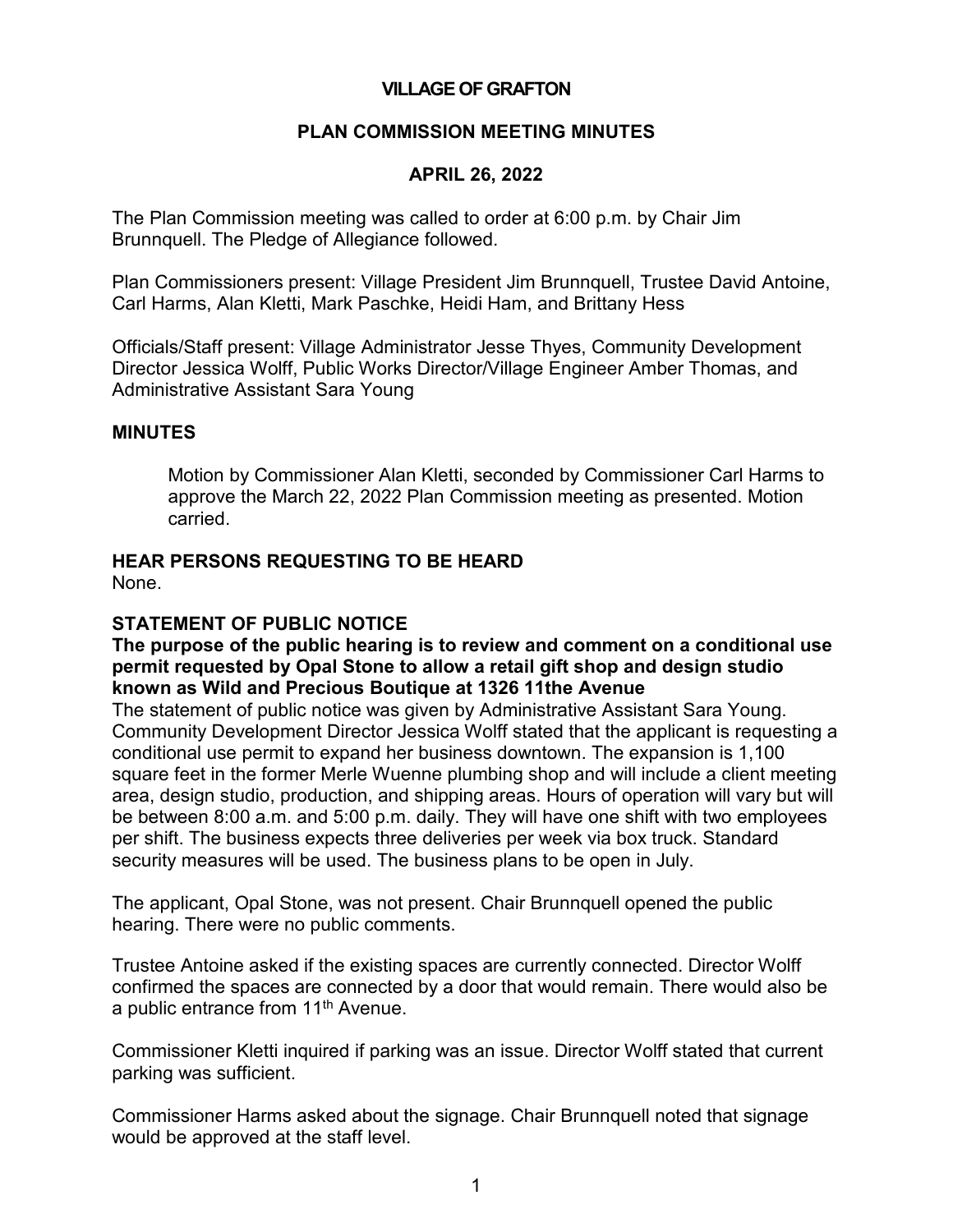Chair Brunnquell closed the public hearing and asked the Commission if they were comfortable moving forward with this action item. Consensus was to move forward.

#### **Consideration on the conditional use permit to allow a design studio to be known as Wild and Precious Boutique at 1326 11th Avenue**

Motion by Commissioner Harms, seconded by Commissioner Kletti, to approve a conditional use permit for a retail gift shop and design studio at 1326 11<sup>th</sup> Avenue with the following conditions:

- 1. Use shall be limited to a total of 1,100 square feet.
- 2. Hours of operation shall be limited to 8:00 a.m. and 5:00 p.m. daily.
- 3. The life safety and fire suppression system shall be approved by the Fire Inspector.
- 4. Building occupant load shall be determined by the Building Inspector.
- 5. Signage to be reviewed and approved by the Community Development Director subject to Chapter 20 Signs.
- 6. All building code, fire code, and other Village and State codes pertaining to the business will be met

Motion carried.

# **STATEMENT OF PUBLIC NOTICE**

#### **The purpose of the public hearing is to review and comment on a conditional use permit requested by Heba Musleh to allow a discount appliance store known as Appliances for Less at 2089 Wisconsin Avenue**

The statement of public notice was given by Administrative Assistant Young. Director Wolff stated the applicant is requesting a conditional use permit for an appliance store in the vacant portion of the Verlo building. The Plan Commission recently approved a conditional use permit for a daycare center at this location; however, the business owner decided not to move forward. The business will occupy 4,000 square feet and will include a showroom, storage, an office, and restroom. Hours of operation will be 10:00 a.m. and 8:00 p.m. daily. They will have two shifts with four employees per shift. The business expects weekly deliveries via box truck and standard security measures will be used. The business plans to be open in June.

Property and business owner Heba Musleh was present to answer questions. Chair Brunnquell opened the public hearing. There were no public comments or concerns.

Commissioner Harms asked Ms. Musleh if the north side would have plantings or if the driveway would remain. Ms. Musleh confirmed that area would remain blacktop with grass and that the drive around area would be kept open for truck deliveries.

Chair Brunnquell asked Ms. Musleh if she agreed to the conditions as outlined in the request, which she confirmed.

Chair Brunnquell closed the public hearing and asked the Commission if they were comfortable moving forward with this action item. Consensus was to move forward.

#### **Consideration on the conditional use permit to allow for a discount appliance store known as Appliances for Less at 2089 Wisconsin Avenue**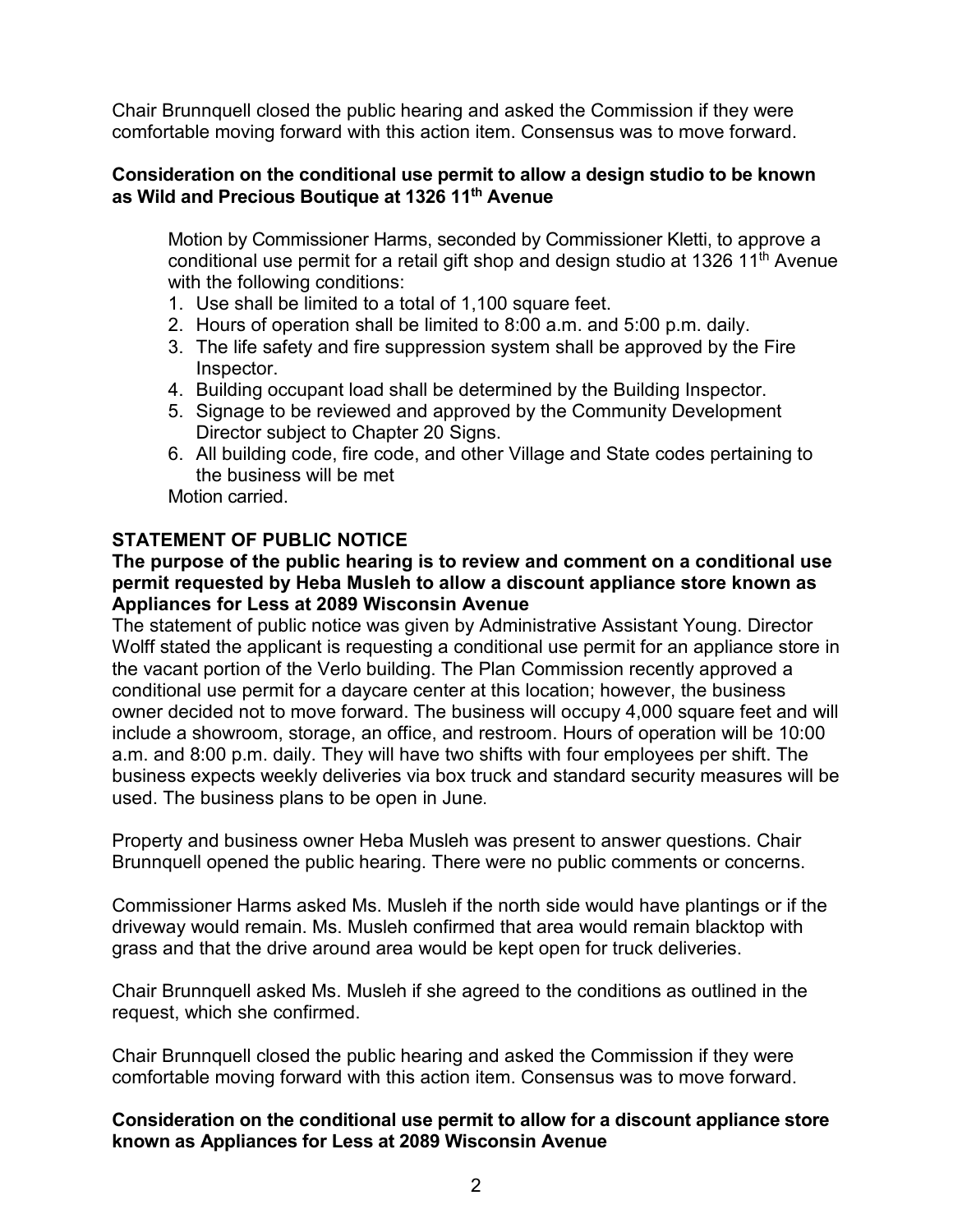Motion by Commissioner Kletti, seconded by Commissioner Harms, to approve a conditional use permit for an appliance store at 2089 Wisconsin Avenue with the following conditions:

- 1. Use shall be limited to a total of 4,000 square feet.
- 2. Hours of operation shall be limited to 10:00 a.m. and 8:00 p.m. daily.
- 3. Outdoor storage is prohibited. Remove all debris from the site.
- 4. Provide a bike rack near the front entrance to be approved by the Community Development Director.
- 5. Repave or remove the pavement on the north side of the building and replace with grass.
- 6. Stripe the remainder of the parking lot.
- 7. Replace the existing dumpster enclosure to be approved by the Community Development Director.
- 8. The life safety and fire suppression system shall be approved by the Fire Inspector.
- 9. Submit detailed plans from a design professional to meet fire and building code requirements. Occupancy shall require construction of all improvements as identified in approved plans.
- 10.Obtain an occupancy permit from the Community Development Department.
- 11.Signage to be reviewed and approved by the Community Development Director subject to Chapter 20 Signs.
- 12.All building code, fire code, and other Village and State codes pertaining to the business will be met.

Motion carried.

# **STATEMENT OF PUBLIC NOTICE**

**The purpose of the public hearing is to review and comment on a rezoning request by Rebecca and Alan Goldman for an institutional residential development known as Woodside Prairie on Hunter's Lane (Parcel 10-019-13- 005.00) from MF-14 Multi-Family residential to PUD Planned Unit Development** Statement of public notice was given by Administrative Assistant Young. Director Wolff updated the Commission members on the rezoning and proposed uses. She stated that the Village does not currently have a zoning district that allows both Institutional Residential and Townhomes land use categories. Staff thinks amending the Zoning Ordinance to add Institutional Residential to the MF-14 district would create too much uncertainty since this land use category includes a very broad range of residential situations.

Director Wolff then noted that staff supports creation of a Planned Unit Development which is consistent with the proposed uses, advances the purposes of the Zoning Ordinance, and as an identified "Infill Site" is consistent with the recommendations of the Village's Comprehensive Plan.

Present were Mark Paschke, architect for the project and abstaining from the agenda item, and Michael Carlson from Impact Seven. Chair Brunnquell opened the public hearing.

James Knetter, 2447 Caribou Lane, Grafton

Mr. Knetter spoke as a board member of the neighboring Hunter's Crossing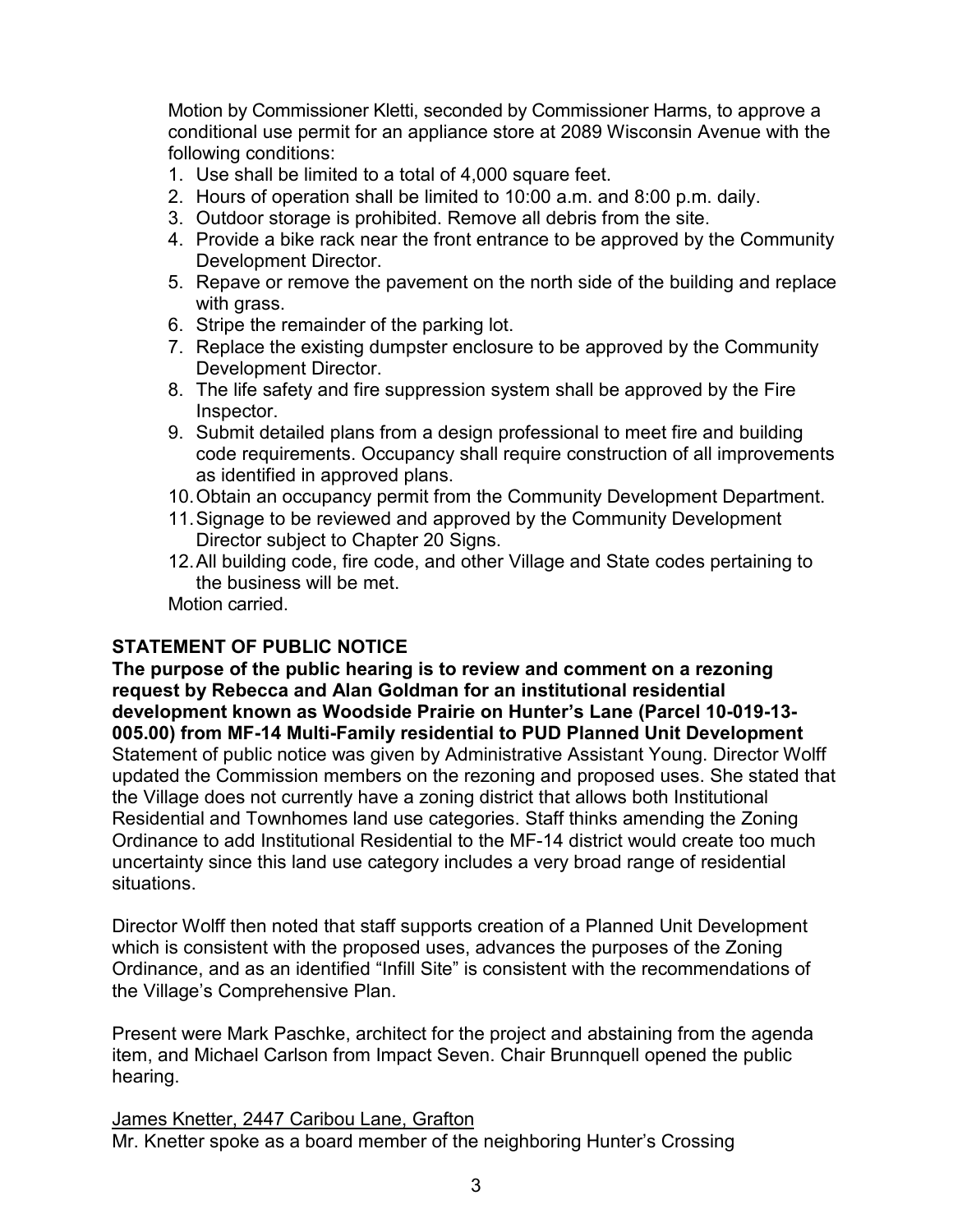condominiums and stated they were 100% against the low income housing being allowed in the development, that it would destroy the community and open the door to other low income housing in the area, which is not needed in Grafton, and bring down their property values.

#### Michael Carlson, 226 Oak Street, Madison, WI, Impact 7

Mr. Carlson confirmed the required income qualifications for the townhouse residents would be 60% of the median area income, estimated to be about \$50,000 a year for a two-adult household. He noted Impact 7 is the owner and developer of several of these types of communities. They will also maintain property and have maintenance and rental management teams to ensure the well-being of the residents. Their communities across the state have a 97% occupancy rate.

Commissioner Ham stated that neurodiversity in our community was important and this project would be a model for other communities. She suggested the potential residents of the townhomes would be those looking to participate in this type of development such as medical students and other professionals in training, and not a transient population.

Chair Brunnquell noted that Grafton has a need for housing solutions for business and industry staffing. Part of being a full service community is being aware of all residents' needs.

Chair Brunnquell closed the public hearing and asked the Commission if they were comfortable moving forward with this action item. Consensus was to move forward.

#### **Review and recommendation to Village Board for a rezoning from MF-14 Multifamily Residential to PUD Planned Unit Development for Woodside Prairie on Hunter's Lane**

Motion by Trustee Antoine, seconded by Commissioner Hess, to recommend Village Board approval to rezone land located on Hunter's Lane (Parcel 10-019-13- 005.00) from MF-14 Multi-Family Residential to PUD Planned Unit Development. Motion carried 5-1-1 (1 opposed-Kletti, 1 abstain-Paschke).

### **STATEMENT OF PUBLIC NOTICE**

#### **The purpose of the public hearing is to review and comment on two conditional use permits requested by Rebecca and Alan Goldman for Institutional Residential and Townhomes at an institutional residential development known as Woodside Prairie on Hunter's Lane (Parcel 10-019-13-005-00)**

Statement of public notice was given by Administrative Assistant Young. Director Wolff previously gave an overview of the applications.

Chair Brunnquell open the public hearing. There were no public comments or concerns. Chair Brunnquell closed the public hearing and asked the Commission if they were comfortable moving forward with this action item. Consensus was to move forward.

### **Consideration on the conditional use permits for Institutional Residential and Townhomes at Woodside Prairie on Hunter's Lane**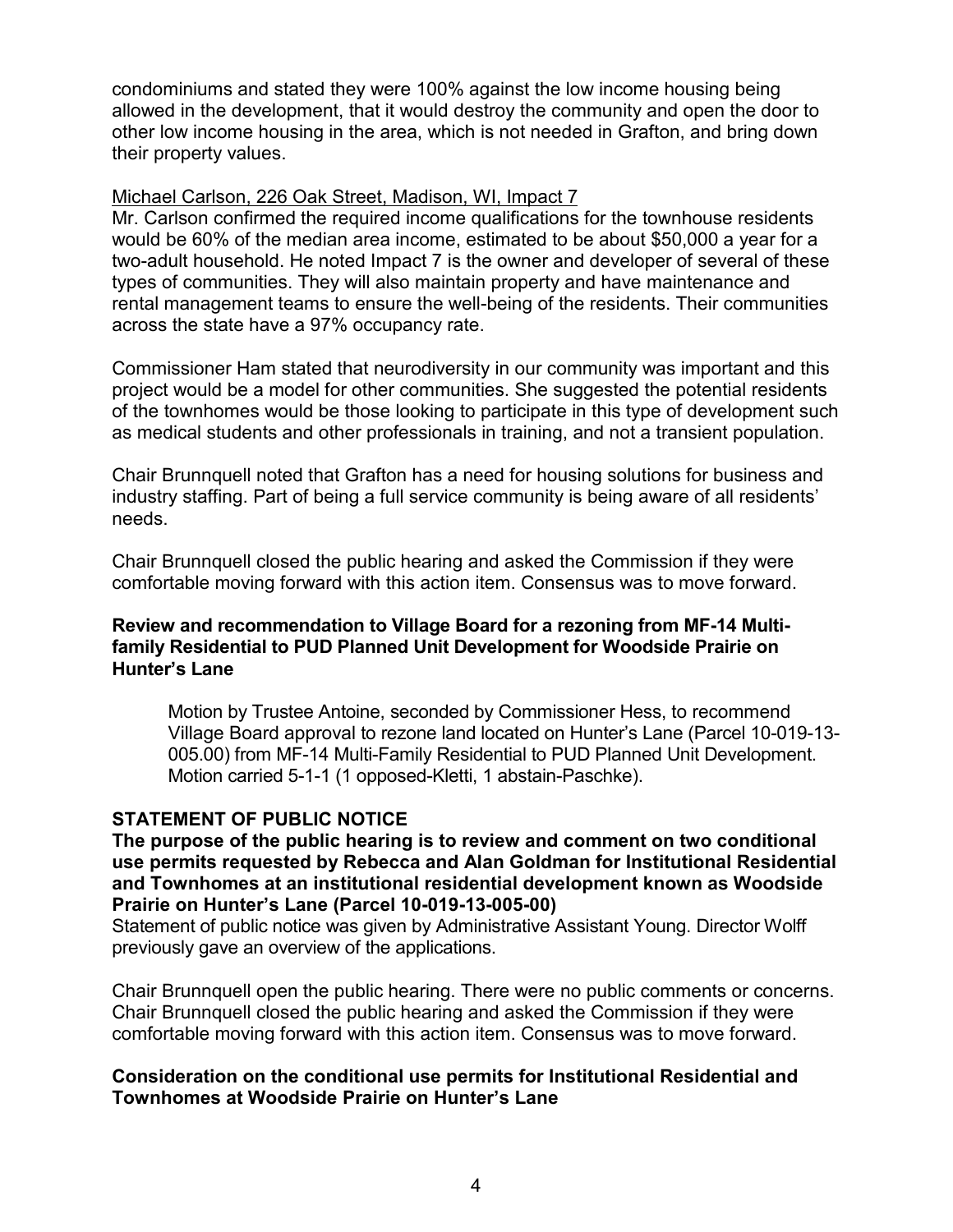Motion by Commissioner Kletti, seconded by Commissioner Hess, for Institutional Residential and Townhomes at Woodside Prairie at 2304 Hunter's Lane, with the following conditions:

- 1. Use shall be limited to a total of 40,590 square feet of floor area in seven buildings.
- 2. The number of residents shall be limited to two per bedroom.
- 3. There shall be an on-site manager present at all times. The on-site manager shall not also be receiving care or other services at the facility.
- 4. All residents and managers shall park vehicles on-site. Visitors may utilize onstreet parking consistent with Village ordinances.
- 5. All refuse containers shall be stored inside the dumpster enclosure.
- 6. Signage to be reviewed and approved by the Community Development Director subject to Chapter 20 Signs.
- 7. Fire suppression and life safety systems shall be approved by the Fire Department.
- 8. All building code and other Village and State codes pertaining to occupancy of the building will be met.

Motion carried 5-1-1 (1 opposed-Kletti, 1 abstain-Paschke).

# **Review and consideration of site plan for Woodside Prairie on Hunter's Lane**

Motion by Commissioner Harms, seconded by Commissioner Hess, to approve a site plan for a seven-building institutional residential facility on Hunter's Lane (Parcel 10-019-13-005.00) known as Woodside Prairie with the following conditions:

- 1. Revise the site plan to provide one van accessible handicap parking space with signage.
- 2. Revise the site plan to add a five foot terrace between the sidewalk and the driveway.
- 3. Revise the landscaping plan to replace the Bald cypress, add a shade tree in front of building C, move two shade trees into the new terrace, move the landscaping on the north sides of buildings D and F to the front of the buildings, confirm that the plan meets the 0.10 buffer yard requirement on the west side of the property, and indicate final species selection (rather than a list).
- 4. Revise the site plan to depict the existing fire hydrant on Hunter's Lane.
- 5. Comply with Village Ordinance 7.30.040 related to private fire hydrants.
- 6. Provide a fire truck turning movement exhibit for the parking lot.
- 7. Provide proof of emergency radio coverage inside the buildings to be approved by the Fire Department.
- 8. Provide a fire suppression and life safety systems plan to be approved by the Fire Chief and Fire Safety Consultants, Inc.
- 9. Provide proof of adequate water pressure to serve the development and meet required fire flows.
- 10.All commercial Type I and Type II kitchen hoods shall require State Plan Review and shall be reviewed by FSCI and the Fire Department.
- 11.Submit a lighting plan with a minimum of 1.0 foot candles in all parking areas to be approved by the Community Development Director.
- 12.State of Wisconsin plan review is required for the building(s), HVAC, and plumbing systems.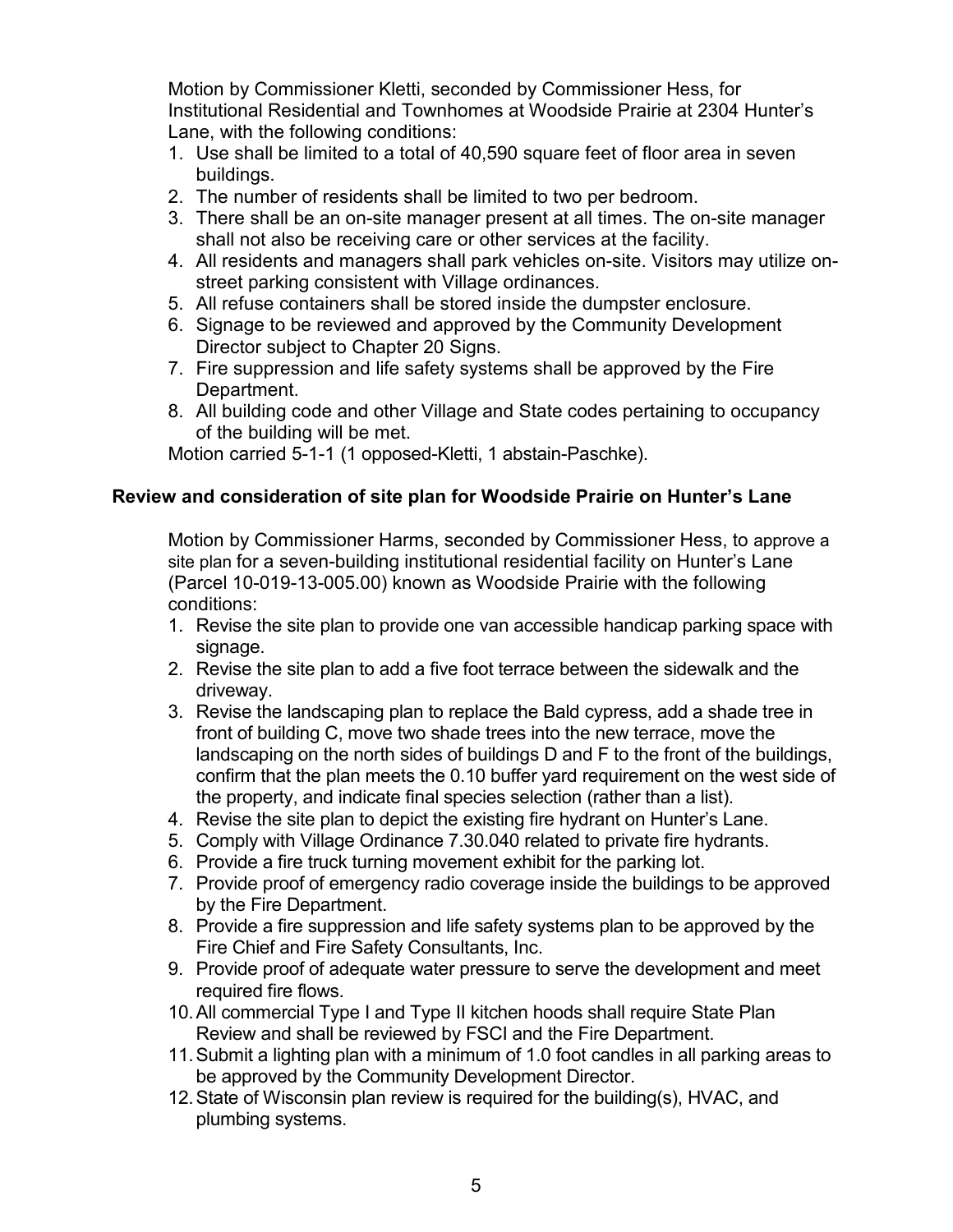- 13.Submit sprinkler and alarm system plans for review by FSCI. A separate Fire Protection Systems Permit is required for each system.
- 14.Obtain an erosion control permit from the Community Development Department prior to any construction activity.
- 15.Confirm compliance with storm water management requirements for use of the regional storm water management pond.
- 16.Execute a Storm Water Management Measures and Maintenance Agreement.
- 17.Final grading plan to be approved by the Director of Public Works/Village Engineer prior to any construction activity.
- 18.Final site plan shall be approved by the Fire Department, Director of Public Works/Village Engineer, and Community Development Director.
- 19.All building code and other Village and State codes pertaining to occupancy of the building will be met.

Motion carried 5-1-1 (1 opposed-Kletti, 1 abstain-Paschke).

# **Statement of Notice**

# **The purpose of the public hearing is to review and comment on a draft of Title 18 Subdivision Ordinance**

Statement of public notice was given by Administrative Assistant Young. Director Wolff reviewed with the Commission members the draft verses the old Title 18 Subdivision Ordinance. She also noted that Staff has been in communication with We Energies regarding a new proposed Subdivision Ordinance requirement for other utilities (e.g., gas, electric, and telecommunication). Section 18.05.13 states that new telephone and electrical utility service must be located underground and that associated equipment (e.g., transformers, pedestals, and terminal boxes) must be located in rear yards (rather than front yards). We Energies is concerned about meeting their setbacks and design requirements if equipment and related easements are in backyard areas. Staff is recommending this new policy to avoid the situation in recent subdivisions, including Blue Stem and River Bend Meadows, where large utility boxes line the streets and create a low quality appearance that is not consistent with Grafton's image and character. This new requirement would only apply to new subdivisions and would not be applied to future phases of existing subdivisions.

Chair Brunnquell opened the public hearing. There were no public comments or concerns.

Commissioner Mark Paschke stated this was a good idea but has questions as to the easements. Director Wolff confirmed the 10 foot easements would be maintained. The pedestals would serve two lots with the easement running between two lots.

Commissioner Ham asked why We Energies might be concerned about the pedestal placements at this time. Director Wolff noted that it could be due to the ease of the design and house placements on the lots being uncertain.

Chair Brunnquell questioned if the primary concern for staff is aesthetics. Public Works Director Amber Thomas confirmed that placement in the side or rear yard would look better, and that either rear or side yard placement would be acceptable. Chair Brunnquell recommended adding language to allow for rear or side placement of equipment.